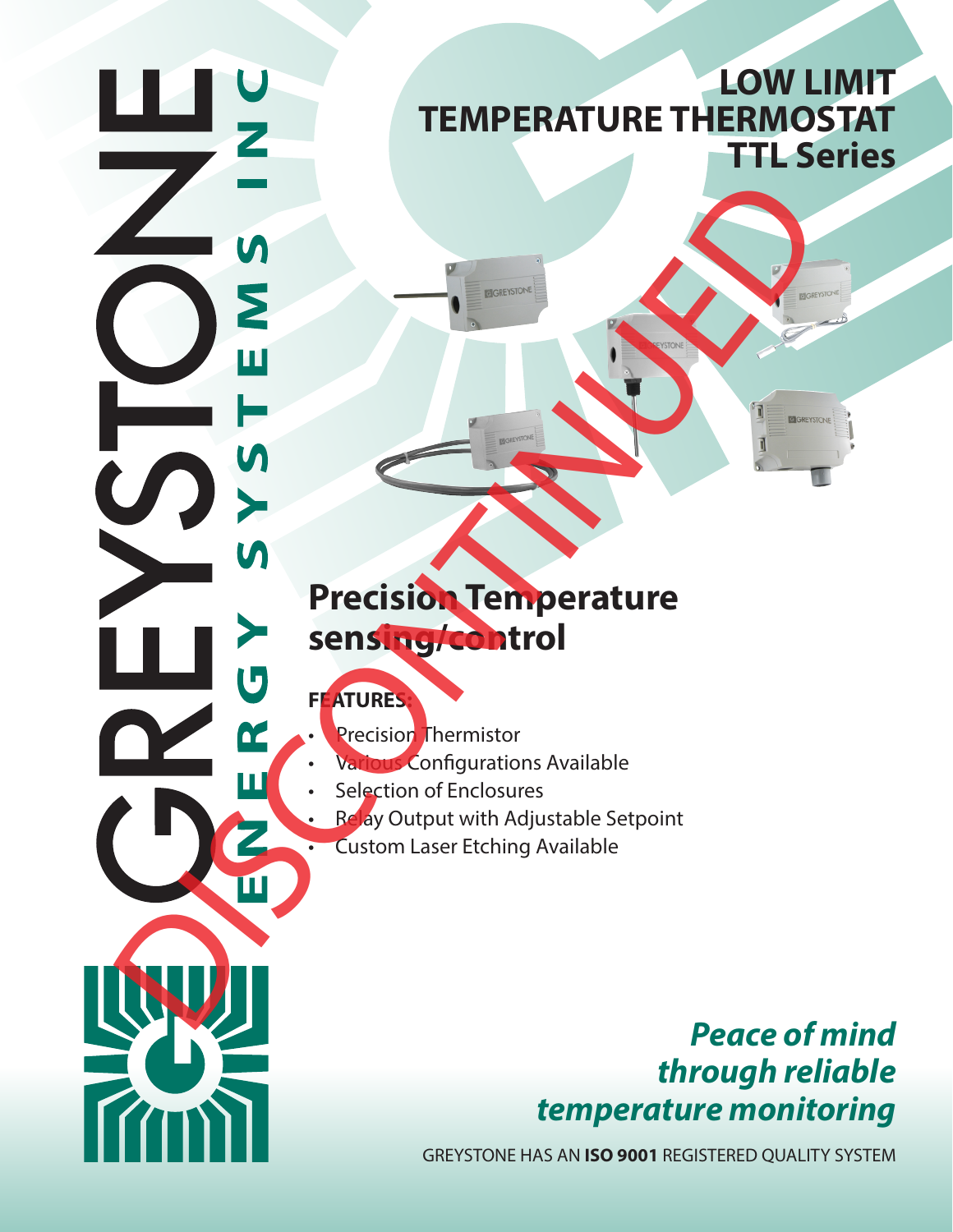### **SPECIFICATIONS:**

|                     | Power Supply 12 to 28 Vac/dc                                                                                                                                                                                                 |
|---------------------|------------------------------------------------------------------------------------------------------------------------------------------------------------------------------------------------------------------------------|
|                     |                                                                                                                                                                                                                              |
|                     | Relay Contacts SPDT, Form C contacts (N.O. and N.C.)<br>5 Amps @ 30 Vdc / 250 Vac resistive<br>1.5 Amps @ 30 Vdc / 250 Vac inductive                                                                                         |
|                     |                                                                                                                                                                                                                              |
|                     | Setpoint Operation Single-turn knob-pot on pcb                                                                                                                                                                               |
|                     | Adjustable Setpoint -4 to 10°C (25 to 50°F)                                                                                                                                                                                  |
| <b>Differential</b> | Setpoint Temperature  Low/Mid/High jumper selectable<br>1.1/2.8/5.6°C (2/5/10 °F)                                                                                                                                            |
|                     | Temperature Sensor 10K ohm curve matched<br>precision thermistor                                                                                                                                                             |
|                     | Sensor Accuracy ±0.2°C, 0 to 70°C (±0.36°F, 32 to 158°F)                                                                                                                                                                     |
|                     | Probe Sensing Range <b>BM, CN/CS, DR, GL, RP, SO:</b> -20 to 105°C (-4 to 221<br><b>DC, DF, FL, RN/RS:</b> -20 to 60 °C (-4 to 140 °F)                                                                                       |
|                     | <b>DC:</b> Soft copper<br><b>GL: Aluminum</b><br><b>SO:</b> Aluminum plate w/ compressible foam backing                                                                                                                      |
|                     | Probe Dimensions CN/CS, DR, BM, FL, RN/RS, RP. 6.35 mm (0.25") Diameter<br><b>DC:</b> 7.94 mm (0.3125") Diameter<br><b>GL:</b> 31.75mm L x 95.25mm W x 9.525mm H (1.25" x 0.375" x 0.375")<br><b>SO:</b> 38 mm (1.5") square |
|                     | FL, DC, DF, RN/RS: FT-6 Plenum-rated<br>DR: Kynar, PVDF, 28 AWG                                                                                                                                                              |
|                     | Operating Conditions  - 10 to 50°C (14 to 122°F)<br>5 to 95% RH non-condensing                                                                                                                                               |
|                     | Storage Conditions  - 30 to 70°C (-22 to 158°F),<br>5 to 95% RH, non-condensing                                                                                                                                              |
|                     | (D)-ABS, UL94-5vB, IP65 (NEMA 4X)                                                                                                                                                                                            |
|                     | Wiring Connections Screw terminal block<br>(14 to 22 AWG)                                                                                                                                                                    |
| <b>WIRING:</b>      |                                                                                                                                                                                                                              |
| <b>Terminal</b>     | unction                                                                                                                                                                                                                      |
| <b>PWR</b>          | DIFFERENTIAL<br><b>Power Supply</b><br><b>100 LOW</b>                                                                                                                                                                        |
| <b>COM</b>          | $\left(\bigwedge\right)$<br>wer Supply Common                                                                                                                                                                                |
| TEMP(2)             | <b>Temperature Sensor Input</b>                                                                                                                                                                                              |
| NO                  | Relay Output - Normally Open Contact                                                                                                                                                                                         |
| <b>COM</b>          | Relay Common<br><u>lalalal</u><br><u>lelelel</u><br>Lalala                                                                                                                                                                   |
| <b>NC</b>           | Relay Output - Normally Closed Contact<br>NO COM NC<br>TEMP COM PWR                                                                                                                                                          |

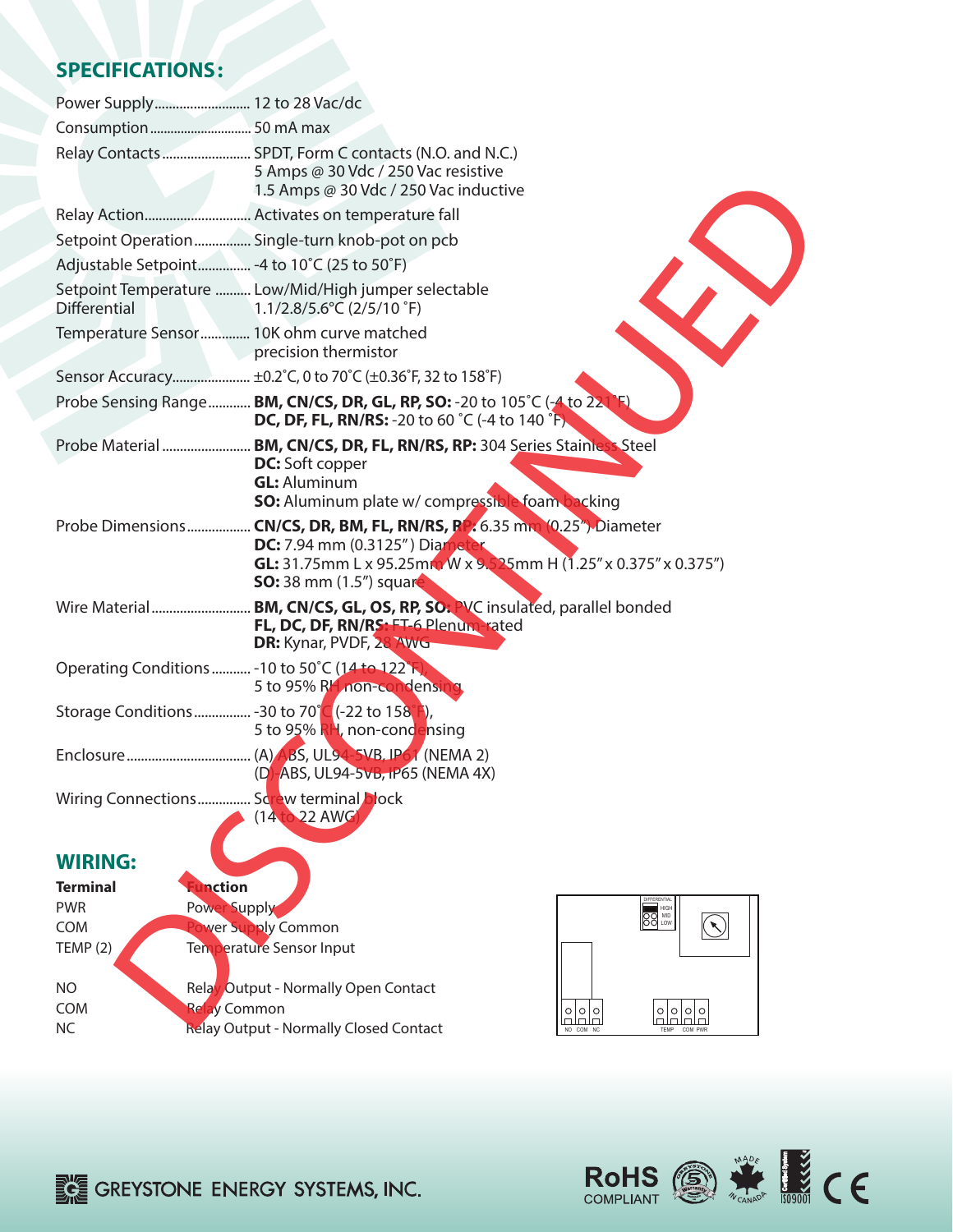### **PRODUCT ORDERING INFORMATION:**